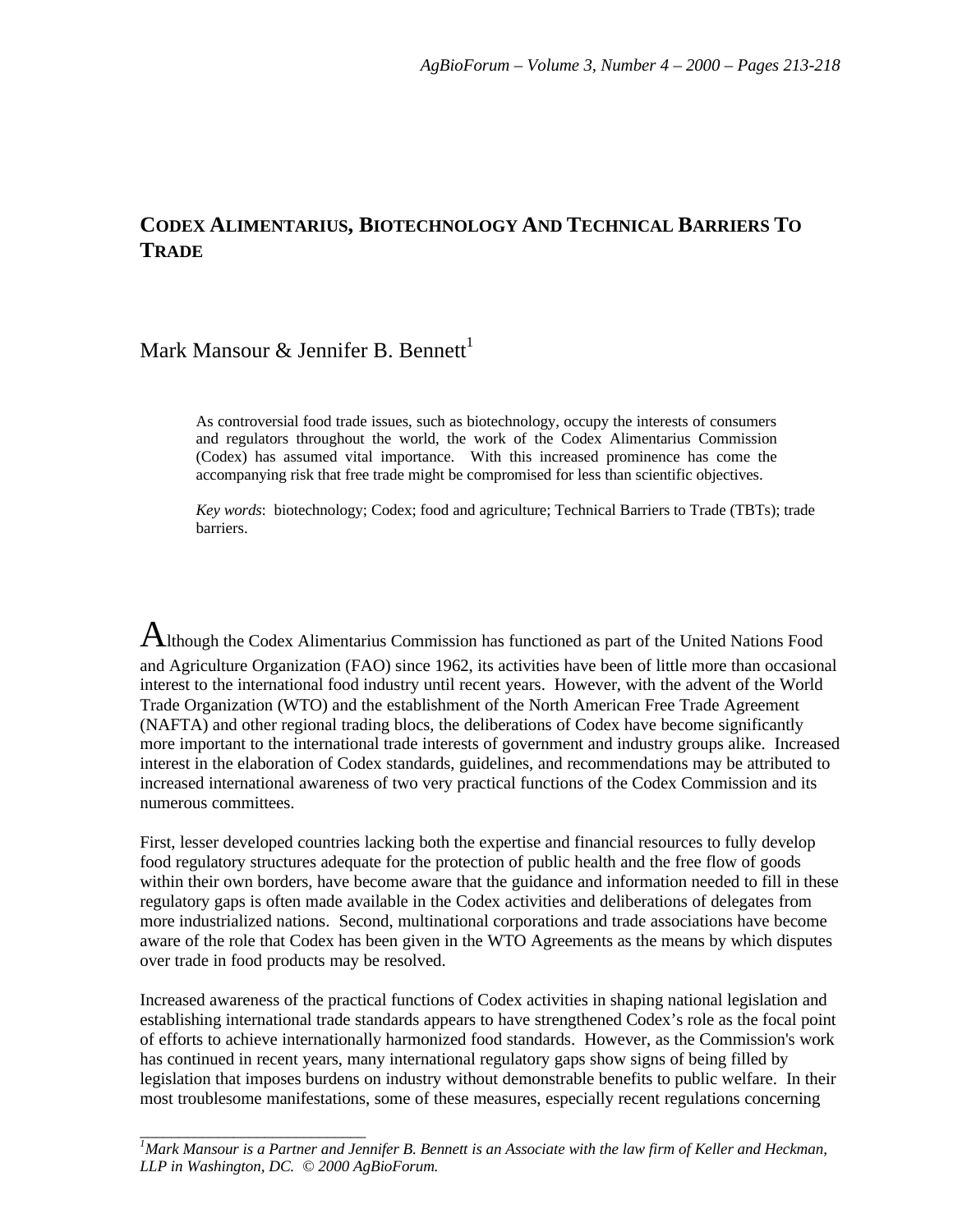biotechnology food labeling, could be viewed as technical barriers to trade. For example, two Codex committees are currently reviewing draft language that, if ultimately adopted in its present form, could significantly impact the United States' (US) foreign trade interests with regard to food and food ingredients derived from modern biotechnology. The draft documents, which are under consideration within the Codex Committee on General Principles (CCGP) and the Codex Committee on Food Labeling (CCFL), raise important questions regarding the appropriate application and definition of the risk management principles used to evaluate biotechnology foods in the global market and the implications of formalizing mandatory international labeling requirements for biotechnology foods. A brief look at the trade implications of just one of these proposals, the draft guidelines for labeling of foods derived from biotechnology, will demonstrate the potential for such a proposal to be used as a technical barrier to trade and a roadblock to any potential WTO case brought on such a basis.

### **Labeling Options**

At the CCFL meeting in May 2000, the issue of labeling for foods derived from modern biotechnology was given over to a drafting group charged with fast-tracking the development of a Codex guideline on biotechnology food labeling. The revised draft reportedly attempts to integrate two proposed options for labeling included in square brackets under Section 5 of the Draft Recommendations (Codex Alimentarius Commission [Codex], 2000); a section intended to address mandatory labeling requirements. In brief, Option 1 of these recommendations would only require that biotechnology food be labeled in cases where the biotechnology food is not substantially equivalent to its conventional counterpart in composition, nutritional value, or intended use. Labeling would also be required under Option 1 in cases where the biotechnology food contains an allergen transferred from a product recognized by Codex as causing hypersensitivity, or where the biotechnology food contains an ingredient derived from pork fat, beef fat, or lard that is not present in the foods' conventional counterpart. In large part, Option 1 is consistent with the United States Food and Drug Administrations' (US FDA) 1992 policy addressing the labeling of foods derived from new plant varieties (United States Food and Drug Administration [FDA], 1992).

Option 2, however, would impose mandatory labeling for any food or food ingredient that is composed of, or contains, a genetically modified organism (GMO), even if the biotechnology food is substantially equivalent to its conventional counterpart in composition, nutrition, and intended use. In addition, Option 2 would require labeling where the food or food ingredient is produced from, but does not contain, a genetically engineered organism if the food contains protein or DNA resulting from gene technology, or is not substantially equivalent to its conventional counterpart.

In effect, the integration of Options 1 and 2 would require that all foods or food ingredients containing genetically modified organisms be labeled, regardless of their characteristics or equivalence to existing foods. In addition, labeling would be extended to foods that are simply produced from, but do not contain, genetically modified organisms. Adoption of a hybrid of these two distinct options within Codex would result in a major policy shift away from the regulation of food and food ingredients based upon the scientific evaluation of the foods' characteristics and toward the regulation of food and food ingredients based categorically upon the process used for production. It is worth noting that a third option, proposed by Norway, India, and Consumers International, would mandate process-based labeling; in other words, any time DNA recombination occurs, regardless of effect, or lack thereof, the food would be accordingly labeled.

#### **Labeling, Trade And Non-Tariff Barriers**

The potential for the creation of a technical barrier to trade through the adoption of such a guideline may best be seen by looking to the emerging labeling requirements of a particular country, such as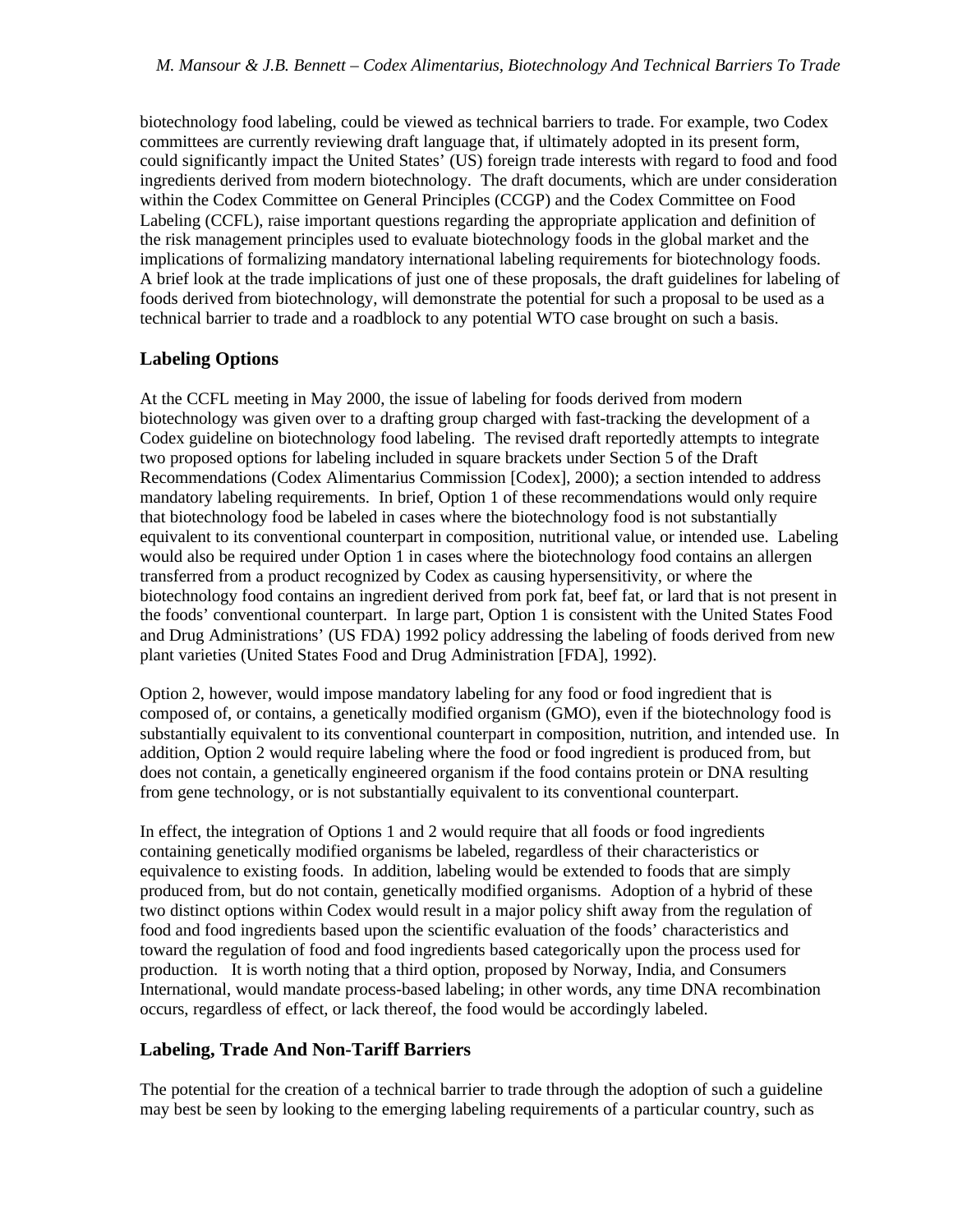Saudi Arabia. Under the pending (now suspended until December of this year) Saudi proposal for biotechnology labeling, the following scenario could well arise: On January 1, 2002, Company X may export a shipment of packaged food products bound for Saudi Arabia. Upon arrival, the Saudis may request, on the basis of CCFL decisions regarding biotechnology labeling, that Company X provide a certificate of GM-free status, test results supporting the status determination, or the appropriate "contains GM" label or stickers for each affected ingredient.

If Saudi Arabia were also to rely on pending decisions with the Codex committees on General Principles, Food Hygiene, and Food Import and Export Certification, this information would be required in addition to a certificate or label information regarding ingredient quantities or percentages; a certificate or label information regarding the country of origin of one or more components of the product; a general certificate of safety for consumption; a certificate attesting to the safety of the food packaging used; a certificate attesting to the safety or Hazard Analysis and Critical Control Point (HACCP) status of the processing and packaging establishment; and a certificate attesting to the microbiological analysis of the product.

Such an outcome, while admittedly farfetched in its entirety, would cause severe trade dislocation, even if effected on a piecemeal basis. As matters stand today, manufacturers already are bedeviled by a maze of conflicting, counter-intuitive, and often useless regulatory certification documents in the more than 150 jurisdictions around the globe that serve to do little more for food safety than provide at great cost, time, and expense that which the worlds' food manufacturers already do on their own initiative—test and self-certify the safety of their products. They are bound by an enforcement mechanism far more effective than the disapproval of one regulatory agency or another—strict liability in tort<sup>1</sup> for harms resulting from misbranded, mislabeled, or unsafe food products. Rather than add additional layers of meaningless certification, Codex and its constituent members would do better to work with industry toward the development of reliable and seamless self-certification or third-party certification mechanisms designed to provide real, tangible evidence of proper production and handling of food to consumers.

### **Codex And The WTO**

In such a context, the economic and trade implications of the adoption of a Codex guideline or recommendation on biotechnology food labeling are numerous, given the questions of scope, application, traceability, and documentation that are to be addressed by the drafting group. However, the controversy surrounding many of these issues and the corresponding likelihood of trade disputes arising based on labeling concerns is not limited to the possible creation of non-tariff barriers to trade. The elaboration of new Codex guidelines and recommendations may also impact the application of international food safety agreements, such as the WTO Agreement on the Application of Sanitary and Phytosanitary (SPS) Measures.

For example, by accepting the Agreement Establishing the World Trade Organization (WTO Agreement), WTO member governments agree to be bound by the rules in all of the multilateral trade agreements attached to it, including the SPS Agreement and the Agreement on Technical Barriers to Trade (TBT). Codex texts are particularly relevant to the application of the SPS and TBT agreements because the agreements specifically direct member governments to utilize texts in taking decisions under the agreements.

Should disputes arise between member governments regarding the application of agreements, such as the SPS or TBT, parties have recourse to the procedures for dispute settlement under the 1994 Dispute Settlement Understanding (DSU) (General Agreement on Tariffs and Trade [GATT], 1994). Article 3 of the DSU outlines the function of the dispute settlement system, which is to preserve the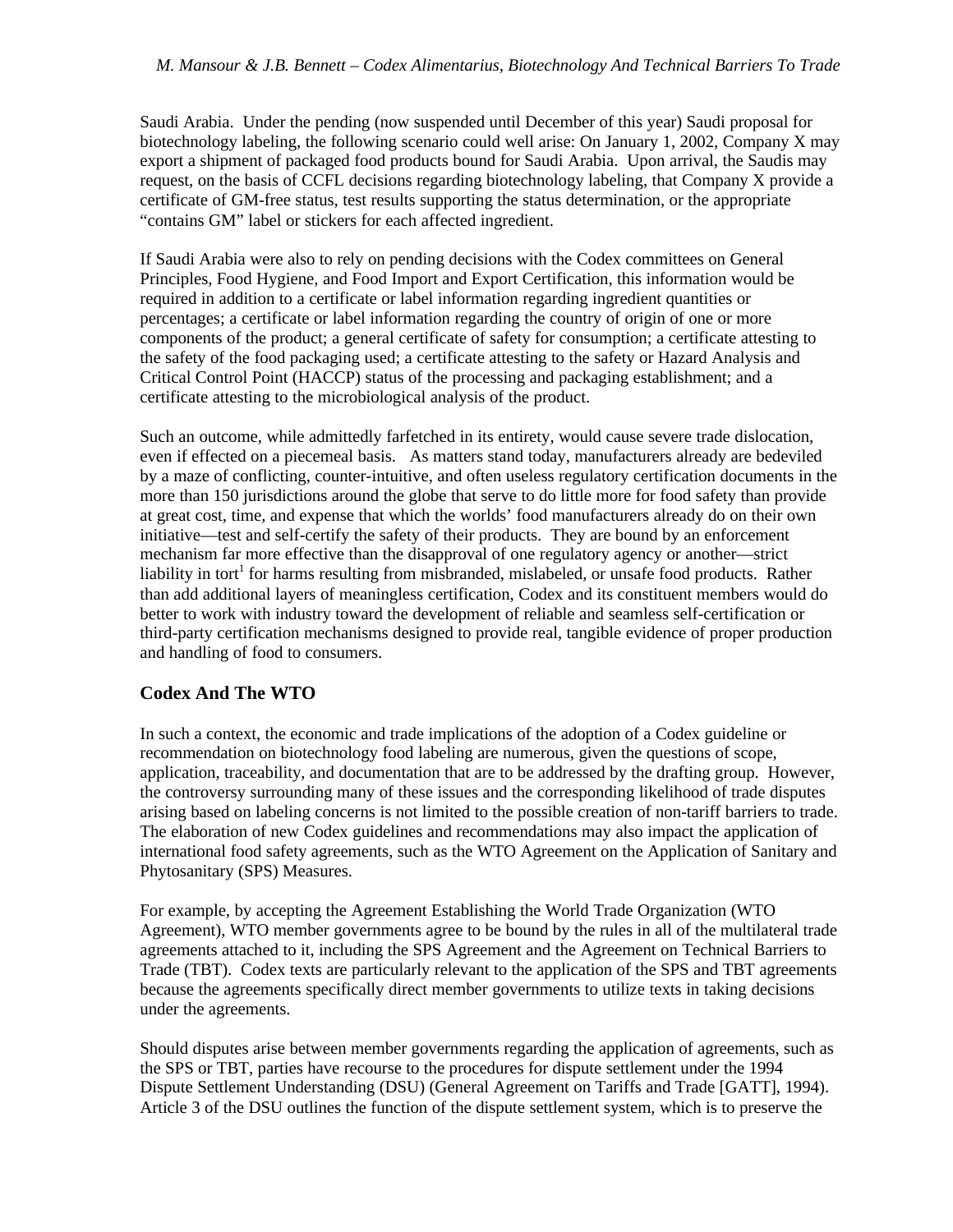rights and obligations of Members under the covered agreements and to clarify the existing provisions of those agreements in accordance with customary rules of interpretation of public international law. Thus, the source of law under consideration in dispute settlement is the texts of the agreements themselves, including any explicit references to Codex guidelines, standards, or recommendations. While the WTO itself is not responsible for developing food safety standards, it does have the authority to place restrictions on the use of food safety measures as unjustified or disguised barriers to trade. The WTO accomplishes this task primarily through the SPS Agreement, although the TBT Agreement also addresses food quality requirements and other food safety issues not covered by the SPS Agreement. As noted earlier, the trade implications of the development of Codex guidelines or recommendations on biotechnology labeling depend in part on the referenced role of Codex guidelines in the relevant international food safety agreements.

The role of Codex standards, guidelines, and recommendations in the application of SPS measures is referred to several times throughout the Agreement. Perhaps most importantly, in Article 3, which addresses the harmonization of phytosanitary standards, the SPS reads as follows,

(1) To harmonize sanitary and phytosanitary measures on as wide a basis as possible, Members shall base their sanitary or phytosanitary measures on international standards, guidelines, or recommendations where they exist, except as otherwise provided for in the Agreement, and in particular, paragraph 3.[ ]

(2) Sanitary or Phytosanitary measure which conform to international standards, guidelines, or recommendations shall be deemed necessary to protect human, animal, or plant life or health, and presumes to be consistent with the relevant provisions of this Agreement and of GATT 1994. International standards, guidelines, and recommendations for food safety are further defined in Annex A to the SPS Agreement as "the standards, guidelines, and recommendations established by the Codex Alimentarius Commission relating to food additives, veterinary drugs and pesticide residues, contaminants, methods of analysis and sampling, and codes and guidelines of hygienic practice." (World Trade Organization, 1994).

Thus, if Codex were to adopt the hybrid draft biotechnology labeling guidelines, all Member nations would be given license to adopt the same or similar standards as national law and implement those standards, without risk of violating either the SPS or TBT Agreements. As a result, any dispute over market access resulting from rejection of biotechnology labeled product or prohibition from entry into a given country must be decided in favor of the government that mandates labeling, as the WTO will almost certainly rule in accordance with Codex labeling guidelines or recommendations in any potential dispute settlement proceeding.

### **Concluding Comments**

The implications for producers, consumers, and member nations of misconceived Codex guidelines or standards relating to the labeling of biotechnologically enhanced foods would be negative and farreaching, not only for the agricultural biotechnology industry, but for future innovations that might be the subject of precautionary, non-science based international food standards.

All of the foregoing is worth keeping in mind as we approach the next round of Codex sessions on General Principles and Food Labeling, where the shape of future standards in a number of critical areas may well be decided, for better or for worse. Regulatory fig leaves may provide convenient short-term political relief; they are neutral at best and profoundly dangerous in the worst case, as guarantors of a safe food supply, easily accessible, and readily affordable to the worlds' consumers.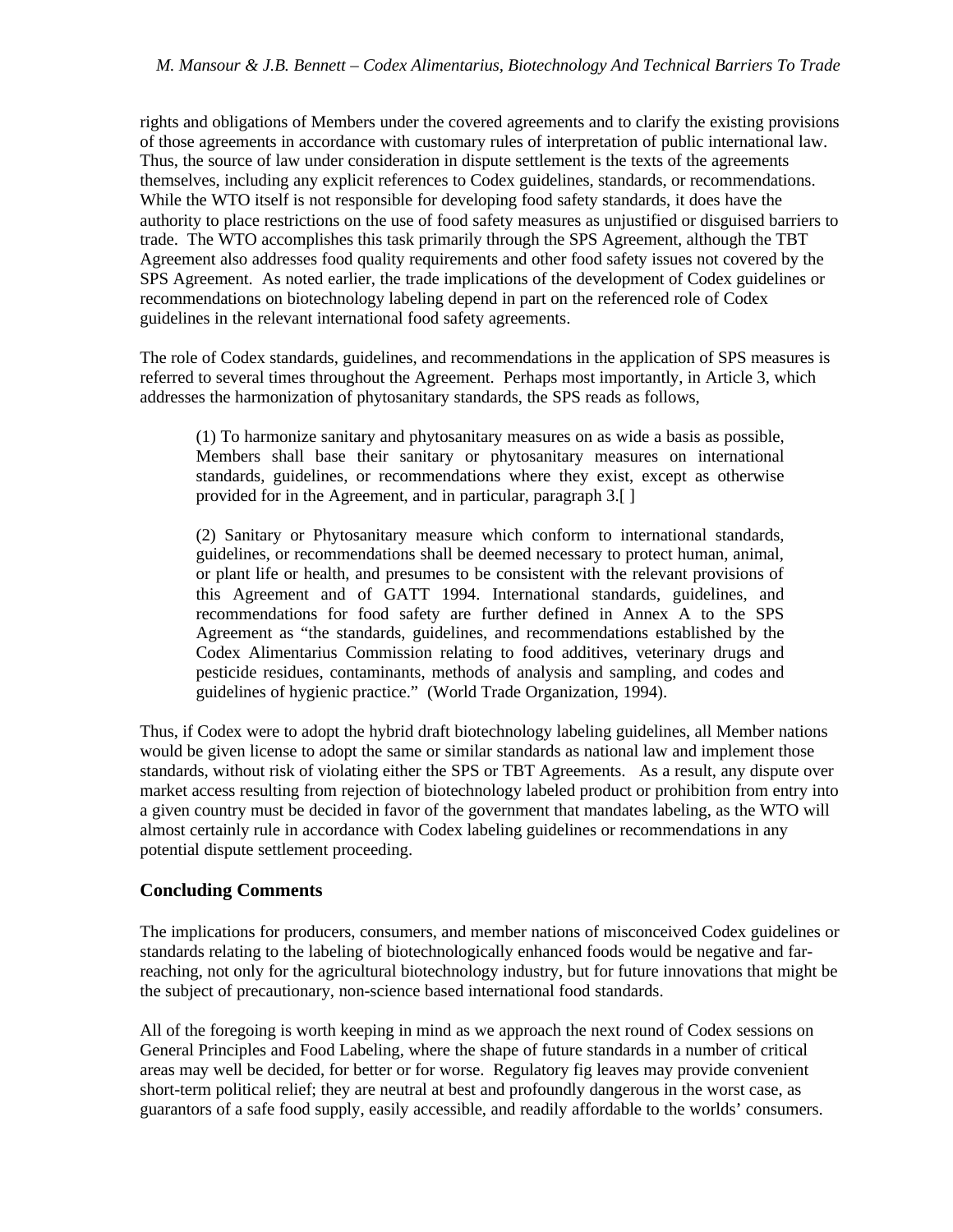#### **Endnotes**

<sup>1</sup> Tort liability for food divides into two theories—one of "negligence" and one of "strict liability." Defendants will typically argue for the judge to apply negligence liability, because it allows them to refer to the industry standard of care, which may be deemed enough "care" to warrant denial of the claim. Strict liability generally divides into "defect liability" (the product's design or manufacture created a hazard), and "failure to warn" of a known risk, where a product is designed properly and made properly, but still poses risks that require a warning to certain users. Failure to warn of such risk by a food manufacturer could result in liability for harm. Food allergens fall into the "failure to warn" group under current food safety law.

In the case of "strict liability" it is hard to generalize about its use in relation to the manufacture of food products. Some legal cases have used a negligence standard in some situations. In such cases, it is harder for plaintiffs to recover damages. For example, if victims of bovine spongiform encephalopathy (BSE) brought a case against food manufacturers they might have to prove that the BSE prion was known to be present in hamburgers at the time that they were manufactured and sold, and that a failure to warn was the cause of the ingestion of BSE prions. Plaintiffs always prefer to use strict liability for ease of recovery (of damages)—foods containing foreign objects or contaminated with chemicals are easy strict liability cases. An exception is the failure to warn of pesticide risks, which US federal law preempts in many cases under the United States Environmental Protection Agency's Federal Insecticide, Fungicide, and Rodenticide Act (or FIFRA).

Perversely, regulatory "precaution" toward GMOs could increase liability for food companies if the rDNA process is found to have set the highest standard of care for the design of foods (Redick, 2000). Negligence liability arises from a company's failure to meet the basic standard of due care for avoiding harm to others. Strict liability is applied to cases where there is a design defect or a failure to warn of risks, without regard for the seller's knowledge of lack of care in selling the product. For example, transgenic corn can reduce the formation of mycotoxins in some areas of the world, under some environmental conditions; if negligence applies, meeting the industry standard of care for reducing mycotoxins might suffice as a defense. Since mycotoxins arguably are natural, not added by humans, they might be treated under negligence in some jurisdictions. Other states in the US might find these carcinogens to be grounds for strict liability, and the failure to test and warn, regardless of industry practice, could lead to liability.

The advent of rDNA breeding could also lead to "design defect" product liability (*ibid*.), which presents its own unique problems for defendants (food companies). For example, if genetic engineering (rDNA) methods are developed which allow the precise deletion of genes for allergic proteins, then a food company failing to "design" its food in such a way would expose it to design defect strict liability. A similar "design" argument might be made by a creative plaintiffs' attorney who considers a mycotoxin prone food to be poorly designed, arguing by analogy that a car that used rust-prone steel is poorly designed, or grain riddled with preventable rat feces is poorly stored.

#### **References**

Codex Alimentarius Commission (Codex). (2000). Agenda Plan 5, (CX/FL 00/6, 2000). Rome, Italy: World Health Organization.